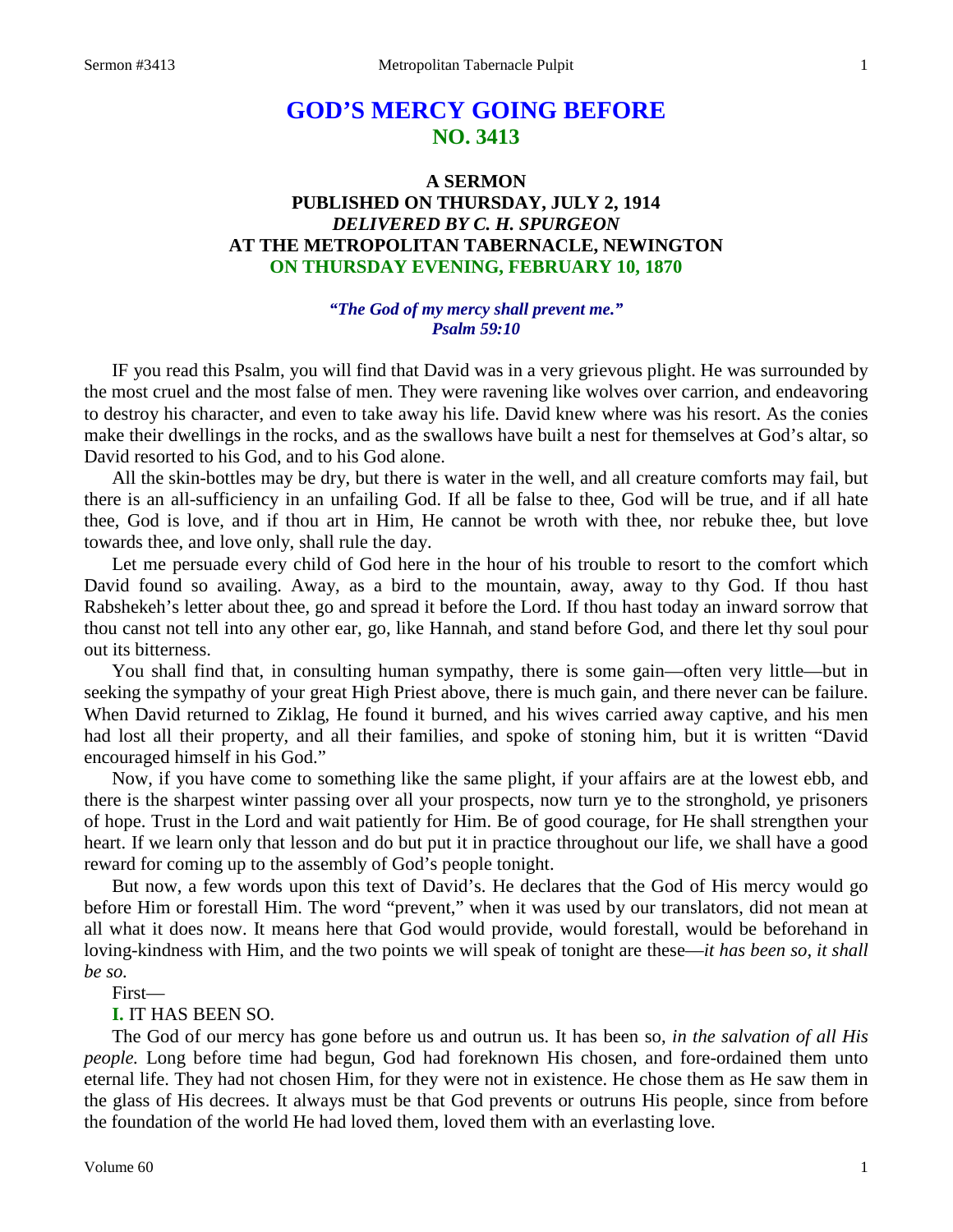There can be nothing before this. We know of nothing that can stand side by side with it, so far as we are concerned, for we had no being, except in the purpose of God. But even then He loved us. He loved us when we were dead in sins, when we had not a heart with which to love Him, when we were rejecting Him altogether, and did evil even as we could, yet He loved us notwithstanding all. It must always be true if we think of the doctrine of election that He prevented us with His mercy.

It was so, also, *with redemption*. Where were we when Christ redeemed us? My brethren, our sins were laid on Christ, but they were not then committed. Our transgressions were then taken by Him, but we had not even perpetrated them then. We were not yet living, and yet a Savior was provided for us before we were, by any actual sin, personally lost. A fountain filled with blood was provided for us before we had, by any actual guilt, become defiled.

Oh! Here was divine forethought, here was a precious preventing, a going before, of God's goodness! How He must have loved us, that knowing what our wants would be, foreseeing the abundance of our sins, He laid by in store the divine atonement, the sacred propitiation, by which all our sins should be put away. This was another forestalling of His mercy.

Indeed, brethren, if you think of it, the *whole Gospel* is a forestalling of us. There was that Book written exactly to meet your case and mine, when as yet our case was not in existence. Here was a covenant "ordered in all things and sure," and made for us in the person of Christ. We were no parties to it, for as yet had not any being. Here was mercy laid by in the covenant, everything that our necessities could require, grace for grace, supplies for all the needs of our nature, treasured up for the poor mendicants before we ever became beggars, or knew that we were in need.

Think of the fullness that there is in Jesus Christ, and all these eighteen hundred years ago in matter of fact, and there from the foundation of the world in the divine purpose for every elect soul, though many of them would not come into being, until remote centuries had flown by. All this forestalled, and the giving of the Holy Spirit too, by which the saints are now called unto repentance, and unto anew life, and all the operations and influences of the Holy Spirit which are all provided for in the covenant of grace, all bestowed upon the saints as one by one, they come into life, but all provided for long before they were born.

My God, Thy goings forth were of old, from everlasting, and all thy goings forth were full of love to me, and to all them that love Thee! How marvellous art Thou in Thy condescending grace! Where shall I find words with which to adore Thee? How shall I sufficiently give Thee the gratitude of my heart in outward expression for this Thine ancient, Thine everlasting love towards those whom Thou hast chosen? Bless His name, oh! ye His people, live to His praise, and love Him all the day long!

But this truth met with a further illustration in our experience *at the time of our conversion and before it.* Observe the preventing goodness of God, with many of us before conversion. We might have committed the unpardonable sin, but we were always kept from that—how, we may not know, and probably never shall until we are in heaven. We might have put ourselves into positions where instrumentalities which were blessed to us might never have reached us. We have sometimes been on the verge of committing sins which might have led us in a downward career of vice, farther and farther, and might even have led us to destroy ourselves.

Speaking after the manner of men, our soul has run innumerable risks, each one of which must have led to eternal destruction from the presence of the Lord, had it not been that preventing mercy was beforehand with us, and would not let us commit the fatal act which would have consigned us to everlasting perdition. Many and many a time has He held back His servants when they were just on the edge of the fatal precipice, when they were about to take the deadly poison which must have destroyed their souls eternally. His mercy, in some providence which they did not understand has interposed.

And you who are here tonight, you have been sick lately. Well, that sickness has kept you out of a sin into which you were beginning to slide. You have lately been overtaken with a very terrible loss. Yes, but your soul was getting eaten up with covetousness, and if it had not been for that loss, you had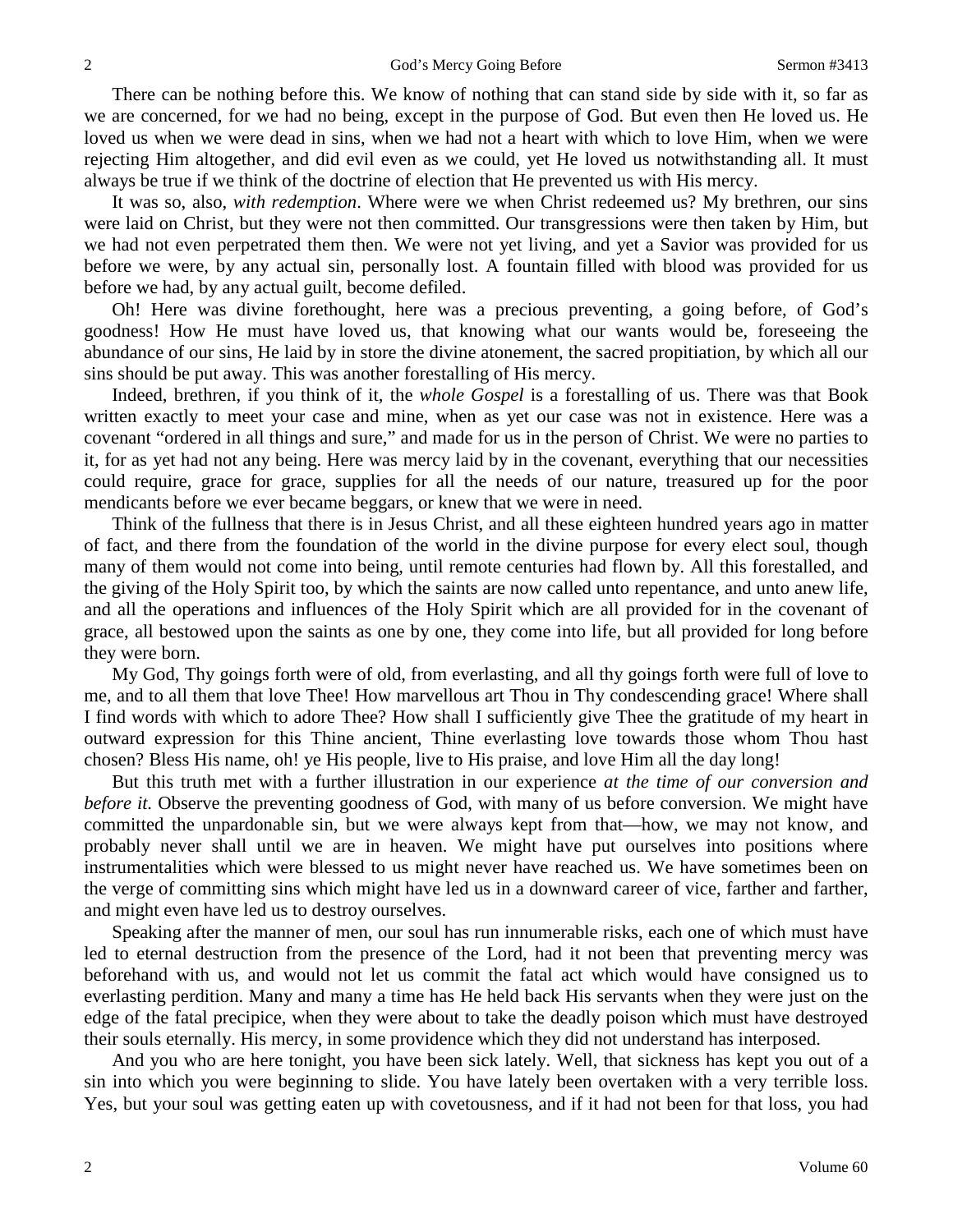not been here tonight, you would have been still seeking after the world with both your hands, and you would not have had an ear for anything like a message from the throne of God.

Probably, it may be a part of the joy of heaven to be permitted to see the manifold wisdom of God in His dealing with us even before we were quickened by His Spirit. There are marvellous preparations, I do not doubt, which are going on in human hearts for the more effectual work of grace, for there are many who are not converted, but whose case is very hopeful. They are like what our Lord called "honest and good ground," ready for the living seed.

Holy teachings at home, Godly examples, works within the mind that have tended to elevate the taste and purify the morals, and a thousand other things may come in as a sort of preparation for the true work of grace, and in looking back, whilst we must, first of all, see the preventing grace of God in keeping us back from sin, we can next see it in gently leading us, though we knew Him not, as He did Israel of old, taking us by the arms and teaching us to go, sweetly inclining us, drawing us gently, until the time should come when He should pass by us and say unto us, "Live." All the history of an elect child of God even before conversion, will be found to be full of traces of the preventing goodness of the Lord.

But probably we noticed this most *at the time of our conversion.* Some of us recollect when we first began to sigh and cry after a Savior, but oh! how He prevented us with His mercy then! The sermon that we heard seemed exactly to suit our case, though the minister knew nothing of us, and when we turned to the Word of God, there were texts there, some of them very terrible ones, but they did for us just exactly what ought to have been done.

They helped in the cutting and tearing process that was necessary, before the pierced hand should come and bind up our wounds. God's mercy in forestalling us helped us to the tenderness of heart that we were seeking after, helped us to the repentance that we longed to feel, helped us to the contrition which we desired to experience, helped us, in fact, to have done with self, and to begin with Him, helped us to see the depravity of our hearts as soon as ever we began to desire to see it, and to be humbled on account of it.

But do you not remember *when those desires began to assume the form of prayer,* when you got some light as to the way of salvation, and desired how to close in with Christ, and to trust him? How swiftly did the divine Father then run to meet His prodigal child! Oh! happy day when He fell upon our neck and kissed us, when He took off our rags, and put on the raiment of joy, and bade the music and dancing go on in the house, because the lost one was found! Oh! at that time, in gracious answer to prayer, almost as soon as we began to pray, perhaps, we had an instance of how He prevents us with the blessings of His goodness.

We were not fit to receive His mercy—so we thought—but His mercy came. We were not ready for Christ, but Christ came to us. We felt ourselves so hardened, but He came and softened us. We could not squeeze out a tear, but He accepted the dry bottles that would have had tears in them if they could. We felt as if we were just nothing, Christ knew that our nothingness just made room for Him to be everything, so He came and took us at our worst, and gave Himself to be ours forever and ever.

Oh! if He had waited until we had washed that foul face, and taken away every stain with floods of tears, oh! if He had waited until we had cleansed those filthy hands, and washed them snowy white, until we had found a wedding dress in which we should have been fit to come—ah! Savior, Thou wouldest have waited even till now, and e'en forever, for we never could have been fit for thee.

But no sooner did we long to come, no sooner did we feel that we would fain come if we dared, but felt that we were all unfit to come, than thy swift feet of mercy brought Thee to Thy children, and the grace was given for which we scarcely dared to hope. That is my experience, brethren and sisters, and I know that it is yours—God in the matter of conversion preventing us with His mercy.

And how has it been since then? Take another illustration, *from your life*. Have you not oftentimes been prevented by the God of your mercy—by directions given when you were just about to take a wrong step? I remember well, and never can forget, how the whole turn of my life was made by the providence of God in what we should call an accident.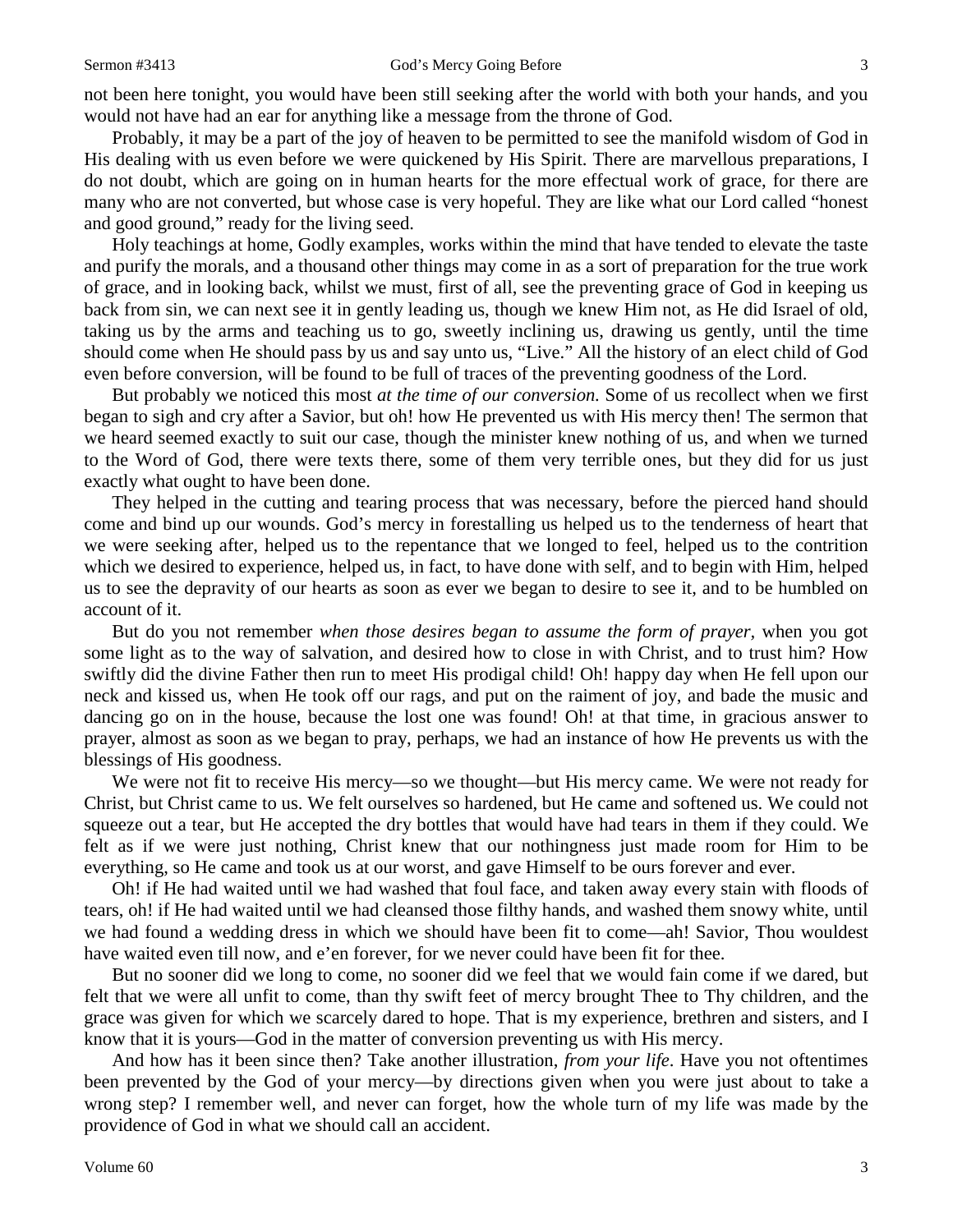I certainly, in all probability, had not been here tonight, if it had not been that an engagement made to meet a certain gentleman at a certain time was punctually kept by us both, but a servant showed him into one room on one side of the passage, and showed me into another on the other side, and we sat there two hours waiting for one another, but missed each other, and so the whole current of my life flowed in another direction.

I recollect a course of action which I should have adopted, but from which I was altogether turned by hearing, as I thought, as I walked alone and sought direction, such a voice as this, "Seekest thou great things for thyself, seek them not." That text guided me in what I believe was a right, prudent, and certainly has been a happy way. Had it not been for that, I might have gone astray, unwittingly, but still unwisely, into all sorts of paths.

Have you not found it so? Just when you did not know which way to go you had the direction when you sought it. If you applied to God, He gave you guidance by some means, just as surely as the Jew had it when He resorted to the priest who wore the Urim and the Thummim. Take care that you always recollect this in the future, if it has been so in the past. God has gone before you, and marked out your path for you, and given you a plain map of the way. Has it not been so?

Moreover, He not only tells us the way, and so prevents us, but *He clears the way for us.* Great difficulties have frequently run in our way in providence and in grace, and we have been like the women who went to the sepulcher. We have said, one to another, "Who shall roll us away the stone?" but when we have come there, behold "the stone was rolled away, for it was very great." God had made a road where we could not see any and could not make any.

What, have you never gone through the Red Sea? Have the waters never stood upright as a heap on either side while you, as God's chosen, went through? I know you have had an experience analogous to that. Then treasure up the memory of it. Do not be ashamed now, in your talks with your fellow Christians, to tell that the Lord has prevented you with His goodness, in clearing your way for you.

How frequently too, has He prevented us with His goodness, *by supplying our needs!* Like the Israelites, who, however early they rose in the morning found the manna from heaven awaiting them, so has it been with you, with all who trust God. Your needs have not come so soon as the supplies. In fact, some of us have only known our needs by finding the supplies sent, and we have said, "Then I must have wanted this, or it would not have come," and we have blessed the Lord as we have seen our soul's necessities in the light of the grace that has come to supply them.

Oh! it has been so with you, you know it has. You have had to move, perhaps, from place to place, and God has prepared the place for you. It may be that your life has consisted much of wanderings to and fro, and tossings about, yet though you seemed like a football, you have never been tossed anywhere, but what you have fallen on your feet, and fallen into the place too, that God had provided and prepared for you. So it has been up to the present, has it not? Has He not thus prevented you with His goodness?

And once again, how often, dear friends, *when we have begun to pray for a mercy, we have had the mercy while we have been yet calling,* while we have been speaking, He has heard us. How frequently have we desired to return from our backslidings, and whilst we have been desiring to return, He has appeared and melted us down in penitence and gratitude. We have desired sanctification, and we have had the rod sent to our house directly, which was probably the very speediest way to ensure our growth in that respect. Whatever we have actually needed of the Lord our God, He has not withheld it from us in its season, so that we will join in saying that until now it has been so, it has been so. The God of our mercy has prevented us.

Now, in the second place—

#### **II.** IT SHALL BE SO.

It shall be so with you *who are seeking Christ tonight*. God's rule for the future is, His action and conduct in the past. He never changes. You must not imagine that Jesus Christ will be sterner with you than He has been with others like you. If it has been His custom to reject those who have come, He will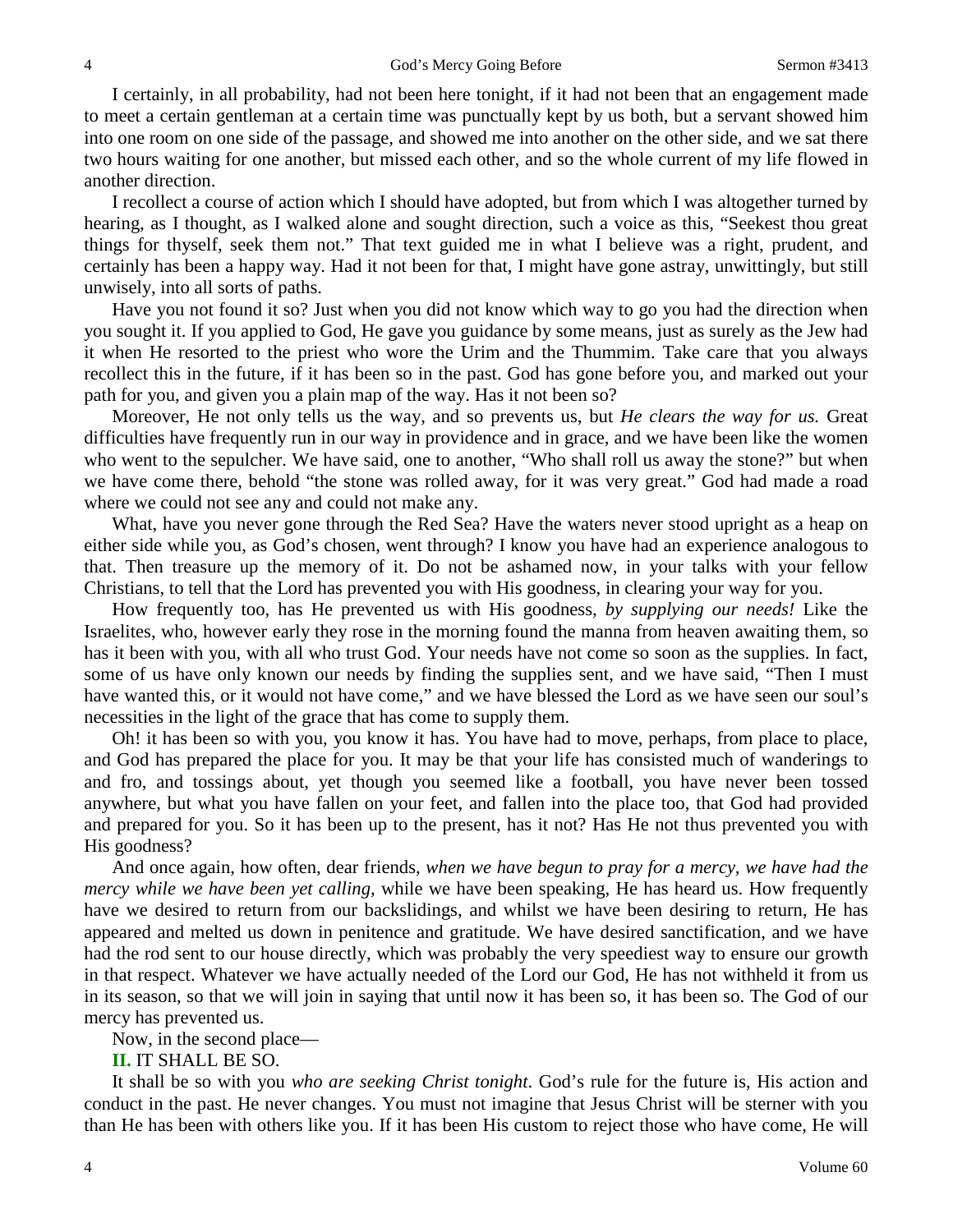reject you, but if it has never been so, it never shall be so, for "him that cometh to me, I will in nowise cast out." Hearken then to Jesus now. God will prevent you with the blessings of His goodness. Now, you have been thinking lately—

#### *"I'll to the gracious King approach, Whose scepter mercy gives."*

And you have thought to yourself, "Before I can come, I must feel my need aright." Now, you think you do not feel your need, and you have been troubled a great deal lately because you have not that tenderness of heart that you ought to have. Now, if you cannot come to Christ with a broken heart, come to Christ for a broken heart. He is ready to give it to you. The preparation of the heart in man is from the Lord in this respect. Come and tell Him that you want a broken heart. One of the best prayers you can pray is, "Lord, create a right spirit within me."

You say, perhaps, "Sir, I want more than a broken heart, I want even to learn to pray." Well, I remember what Mr. Fuller once said to a young man who was trying to pray, and could not, he whispered to Mr. Fuller, who was kneeling by his side, "I cannot pray." "Tell the Lord so," said Mr. Fuller. So, brother, when you say, "I cannot pray as I would, I cannot express myself as I desire," go and tell the Lord that you are a poor, ignorant soul, and that you do not know how to pray, and say, "Lord, teach me." "Oh! but I do not feel the desire I want to feel." I have often found that those who have most of desire think they have not any.

Well, go and tell the Lord about that, and ask Him to give you the desire which shall be necessary to make earnest prayer, that you may begin to pray, that you may have a broken heart. Wherever you like to go back to, I will go back with you, but I will tell you that Jesus Christ was there before you, and that He will meet you there with just what your souls want. He is there ready with it. He will prevent you with the blessings of His goodness.

The God of my mercy shall prevent and forestall you. "Well," saith one, "but I think that I ought to have some sort of preparation for God, I do not mean merit, but still there must be the cleansing of the hands, and the reformation of the heart." Yes, I know there must, and I know what is more: that there will be all that, if you come to Christ for it, but if you try to work this in yourselves before you come to Him, you will certainly fail of it.

Now, instead of going roundabout to find preparations for Christ by way of reformation, come to Him as you are, for He will give you all the fitness that you think you ought to bring. He has got it all. Christ did not come to save the righteous, but sinners, just as a physician does not present himself to heal those who are whole, but to heal those who are sick. "But I do not feel my sickness." That is part of your sickness, that you do not feel your sickness. Come and have that cured as well as all the rest. Do not think that you are to patch up a part of the cure, and then to come to Him, but oh! stand on one side, and let Him prevent you with the blessings of His goodness, of His love, and His blood, and His Holy Spirit. He will meet you just where you are.

"But I am desirous to be saved," saith one "and I do not think that Christ is willing to have me." Ah! but recollect the verse we sometimes sing—

#### *"No sinner can be beforehand with Thee; Thy grace is most sovereign, most rich, and most free."*

If you have a heartfelt desire after Christ, I know where you obtained it. It never grew in your garden. The dust heap of your heart would never yield so sweet a flower as that. It is the grace of God that has made you desire Christ, and for every spark of desire that you have to Christ, Christ has a volcano full of desire after you. Oh! if you have but a farthing's worth of desire for Him, He has ten thousand pounds worth of desire towards you. You cannot outrun Christ, I am sure.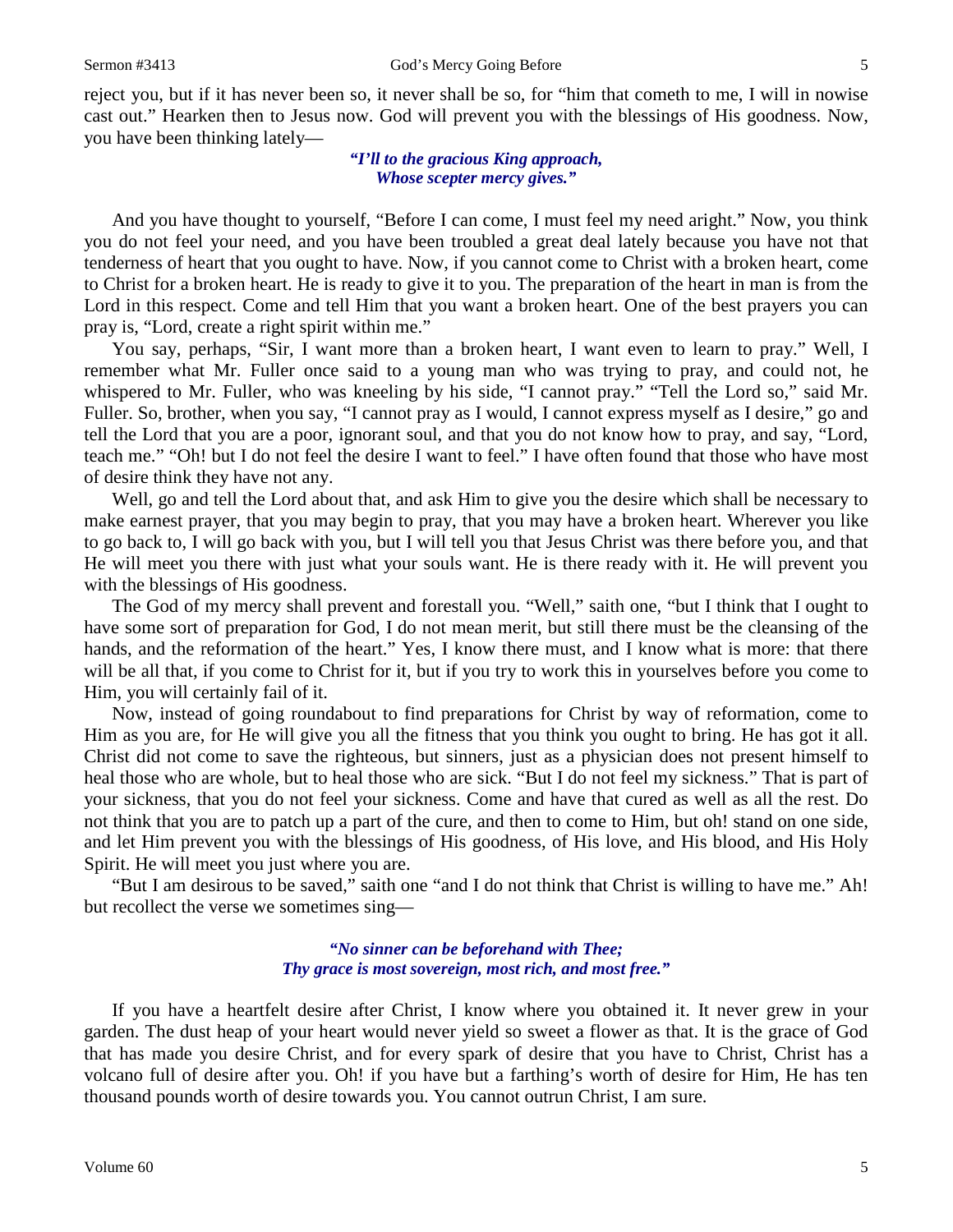"I fain would be at peace with God," says one, "I throw down the weapons of my rebellion tonight, I will say, 'Lord, accept me.'" And do you think that He is unwilling to be at peace with you? Why, there never was any unwillingness on His part. He willeth not the death of a sinner, but had rather that he would turn unto Him and live.

Oh! do not imagine, do not imagine, any one of you, that if there is any distance between you and God, God makes the distance. No, it is your own heart, your own unbelief, your love of sin—something sinful on your side, but it is no lack of grace on His side. I do not say that God will meet you half way, I do not believe He will, but I believe He will meet you all the way, every inch of it, that He will meet you just where you are.

Like the poor man that was left between Jerusalem and Jericho, of whom it is said that the good Samaritan came "where he was," so Jesus will come and pour in the oil and the wine to heal and quicken. Only cry unto Him. If you cannot frame words, groan out your prayer. Let your aching heart but cry, "My God, have mercy on me! For Jesus' sake, forgive me!" and He will outrun you, sinner, He will outrun you.

He will anticipate the prayer and grant the blessing. Why art thou afraid to come? Thou knowest not what God is, or thou wouldest come right willingly, and tell Him all thy case. He can meet it, He understands it, He knows it now. Oh! come thou. Seek the secrecy of thy chamber. Tell out as best thou canst thy sins, thy fears, thy weaknesses and unbeliefs, and trust in that Son of God, who became man that He might lift men up to God, and as surely as thou trustest Him, thou shalt be saved.

But now, it *shall be so, to you who are the people of God.* He will prevent you with the blessings of His goodness in the future, as He has done in the past. Now, you are, perhaps, going across the sea, to America or Australia. Well, He will be there before you. All is well, He has arranged it for you, before you get there, and you shall have reason to say, "Blessed be the name of the Lord, He has come where His servant should come, and has prepared a place for him, and made him a sphere of labor."

Or it may be, my dear friend, that you do not know just where you are going. Well, I do not know that you need fret yourself about it, for if you walk by faith in the living God, you are going just where He knows it is best for you to go, and He will go before you. As surely as ever His glorious marchings were through the wilderness with the hosts of Israel, so will there be glorious marchings at your head to lead you in a right way, and to bring you to a city to dwell therein. Trust in Him with full confidence, and go onward, for He shall be your guide and lead the van.

I speak now especially to the members of this church. It is a blessed thing to reflect upon, that *in all Christian service, God will go before us.* When our missionaries have gone to foreign lands, it has often happened that, before the missionary has arrived, there has been a tradition in the minds of the people, that there would be white men who would come to teach them some new thing, and thus they have been prepared for it, and frequently whole tribes have speedily given ear to the Gospel of Christ, because for many years God has been leading them to expect His Gospel.

Now, what has happened in heathen countries is happening every day in our own country. I believe that God prepares the minds of the people for the preacher as much as ever He does prepare the preacher for the people. I ask the Lord to give me preparation for the pulpit, but I often think that the other side of it, the preparation of the people for the pulpit, is equally important, and that the Lord will give it in answer to prayer.

Now, how often, dear friends, when you try to do good you will discover that the person you are anxious about has been prepared by God on purpose for you! For instance, a man has been sick and ill. Ah! you see, he had been thoughtless before, and God has just been ploughing the soil by making the man thoughtful and careful, in order that he may now listen to the Gospel. There are a thousand different sorrows that cross over men's minds.

A working man, for instance, may during the day feel depressed, and he does not know why. Some recollections of his early childhood may come across him, but he cannot tell why, and you, perhaps, meet him ten minutes after that. If you would but speak to him of Christ, you would be surprised to find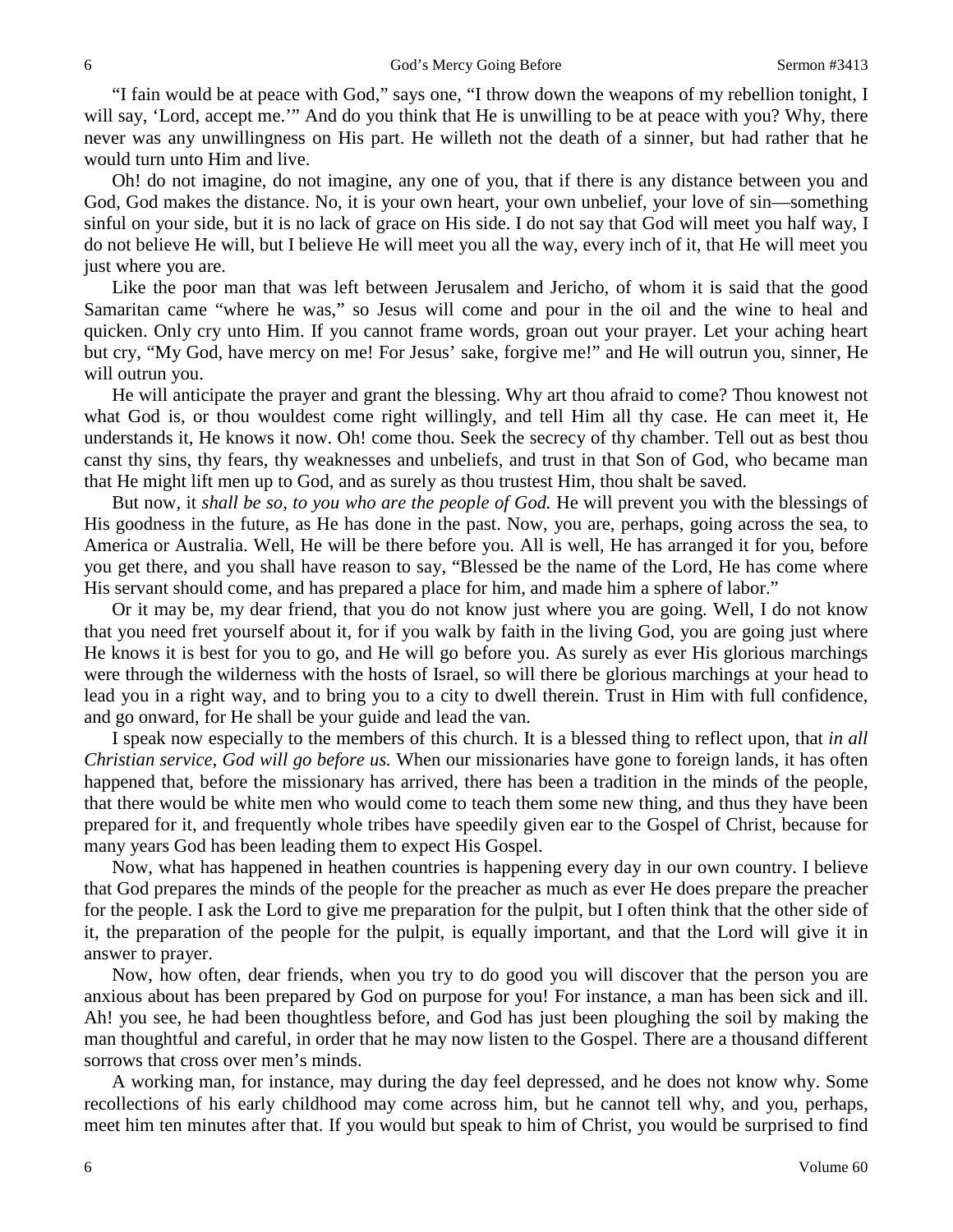that you had come just in the very nick of time, when God had made the man ready for you, and then sent you, as a messenger from Him.

Believe it, that whenever you feel an extraordinary anxiety after a soul, you may take it as an indication that that soul is as much wanting you as you are wanting it. There is a something that will attract that person to you as well as you to that person, or if you should seem to be repelled, God has still a design there, and you must try again, and labor again, for a blessing will certainly come. God is preparing the man even while that man repulses you, preparing him for the time when at last he shall cheerfully accept that Savior whom you propose to him.

My brethren, as God's servants, we are very much in the position of Joshua with the Israelites when they came up to Canaan. They were to conquer Canaan, but do you know, Canaan had been conquered long before! For if you conquer a man's heart, it is merely a matter of detail to go and conquer his body, and God had sent before a rumor of what He should do, and Rahab told them that she knew that the hearts of the Canaanites were melted in them for fear. Moreover, God sent diseases, and sent the hornet, so that these people were dying, and those who were living were weakened by disease and stung by hornets, so that the Jewish hosts had an easy work.

They had but to take what God had made ready for them. Go ye up, go ye up, O hosts of the Lord, for God hath conquered the land beforehand for you! All these sorrows and griefs, all the calamities of wars, all the miseries of nations, are but convincing them, as they shall be convinced, that their idols cannot help them, and even as to the Antichrist of Rome, all the kings that have committed fornication with her shall hate her, and shall burn her flesh as with fire. God is working secretly, God is working mysteriously and mightily. Only be encouraged, O church of God, to go up and take the prey, for Jericho shall fall before your shoutings, as God even the Lord your God, shall be exalted, as you win the last great victory.

Think of all this through this month when you will be hard at work, and just go in to win a soul. Go in, for God has gone before you. You, dear teacher, be earnest with that child, for God is intending to bless it, and is getting that child ready. Your instrumentality shall fit to that heart as a key does to the wards of the lock. God is preparing you and preparing it, and good will come of it.

And now, lastly, brethren. We shall expect soon to have done with laboring for Christ, and to have done with pilgrimage and all its cares, except that *we shall have the last river to pass over*. But then "the God of my mercy shall prevent me." There shall be the delightful presence of Jesus, and the shining company of angels, and the visions of glory yet to be revealed, and we shall forget the pangs of earth in the joys of the heavenly land.

Like some one drop of bitterness that is drowned in the flood of sweetness, death shall be swallowed up in victory, and when we come to heaven itself, we shall discover that our God has outrun us there. "Behold," saith the Redeemer, "I go to prepare a place for you." Oh! how delightful it is to think of going to heaven, where there will be nothing to get ready, but where all will be just as we need it, all that can be required to give to us the highest conceivable felicity, all ready, and all made ready by Christ!

Rejoice, then, believer. He will go before you through this earth, and before you into heaven, where He has already gone, bless His name. Live happily, live happily, live to serve Him out of gratitude for what He has done, and the Lord bless you evermore. Amen and Amen!

# **EXPOSITIONS BY C. H. SPURGEON**

#### *PSALM 116:1-6, ROMANS 5:10-21*

**Psalm Chapter 116. Verse 1.** *I love the LORD, because he hath heard my voice and my supplications.*

You cannot help loving God if He has heard your prayers. Have you tried him? If you have, you can join with David and thousands of others in confessing that He is a prayer hearing God, and therefore you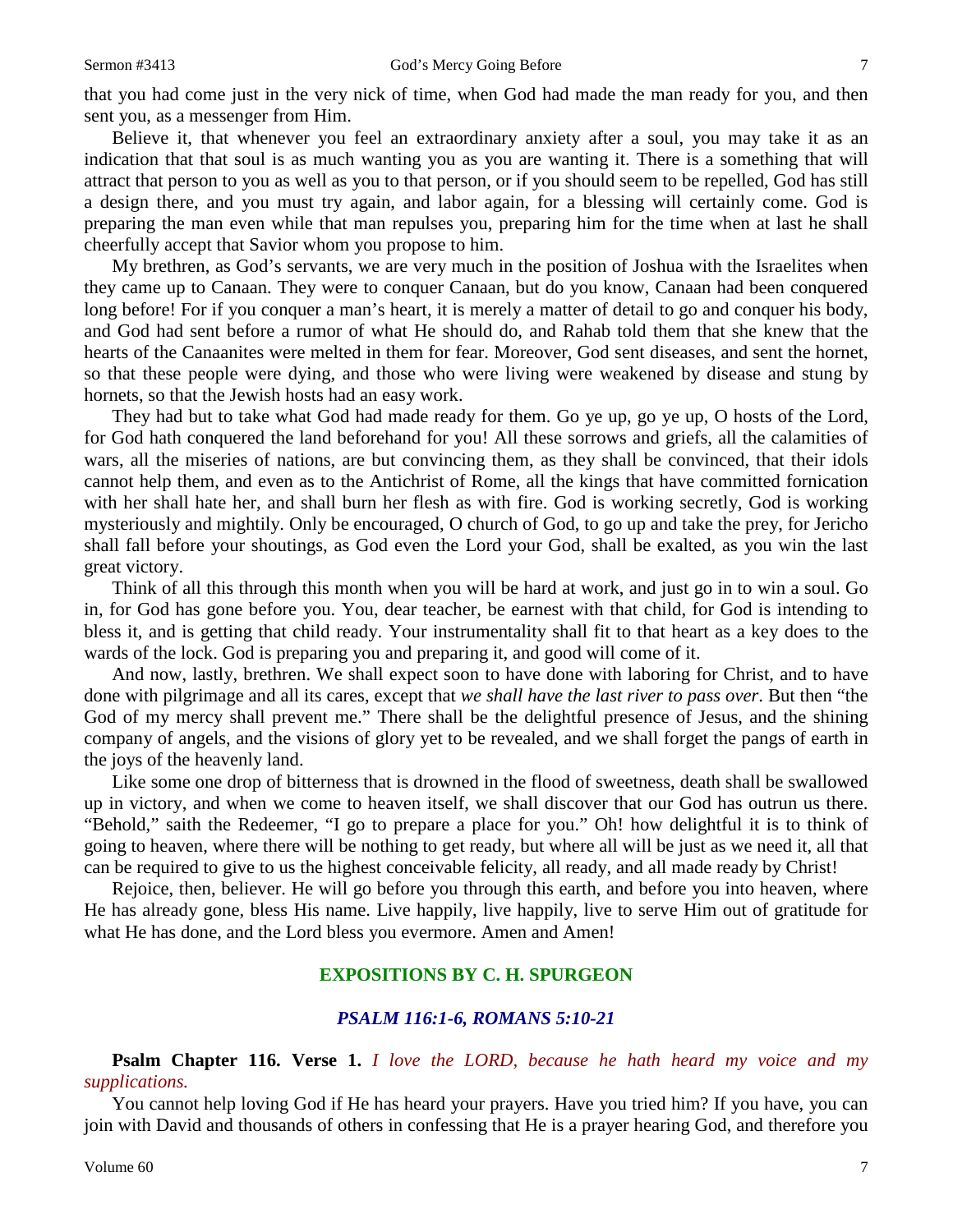love Him. I find the verse might be read, "I love the Lord because He hears." He is always hearing. I am always speaking to Him, and he is always hearing me, and therefore I love Him. Can you imagine a better reason for love?

#### **2.** *Because he hath inclined his ear unto me, therefore will I call upon him as long as I live.*

"He hath inclined his ear"—stooped down, as it were, as you do to a sick person to catch his faintest word. "He hath inclined his ear." He has heard my prayer, when I could hardly hear it myself. When it was such a broken prayer, such a feeble prayer, that I was afraid I had not prayed, yet He heard me. He inclined His ear, and "therefore will I call upon him as long as I live." That is, I will never leave off praying, and I will never leave off praising. This is the best gratitude we can show to God.

Now, if a beggar were to say to us "If you will help me today, I will beg of you as long as ever I live," we should not be very thankful to him, but when we say this to God, He is glad, for He wants us to be thus continually calling upon Him.

# **3-4.** *The sorrows of death compassed me, and the pains of hell gat hold upon me: I found trouble and sorrow. Then called I upon the name of the LORD; O LORD, I beseech thee, deliver my soul.*

He felt as if he had been hunted. As in hunting, they sometimes surround the stag with dogs as with a cordon, so he says, "the sorrows of death compassed me. There was no getting away. I was in a circle of sorrow." Worse than that, his pains of conscience and heart were so great that he says, "The pains of hell gat hold upon me"—got the grip of him, as though he were arrested by them—as though those dogs had come so close as to seize and grasp him. "Then," says he, "I called." At the worst extremity he prayed. There is no time too bad to pray in. When it is all over with you, still pray. Often the end of yourself is the beginning of your God. He means to get you away from every other confidence, that you may fling yourself upon Him. "Then called I upon the name of the LORD."

And what was the prayer? A very short one, "O LORD, I beseech thee deliver my soul." God does not measure prayers by the yard. It is not by the length but by the weight. If there is life, earnestness, heart in your prayer, it is all the better for being short. Read the Bible through, and you will scarcely find a long prayer. Prayers that come from the soul are often like arrows shot from the bow—quick, short, sharp, and God hears such prayers as these—"O LORD, I beseech thee deliver my soul."

#### **5.** *Gracious is the LORD, and righteous;*

Wonderful combination—gracious and yet righteous. And if you want to know how this can be, look at Calvary, where Jesus dies that we may live. "Oh! the sweet wonders of that cross, where God the Savior loved and died"—where there was the justice of God to the full, and the mercy of God without bound. "Gracious is the LORD and righteous."

#### **5-6.** *Yea, our God is merciful. The LORD preserveth the simple:*

Those that have such a deal of wit may take care of themselves, but "the LORD preserveth the simple," the straightforward, the plain minded—those who believe His word without raising questions. "The LORD preserveth the simple."

#### **6.** *I was brought low, and he helped me.*

Oh! many of you can say this, I trust, and if you cannot I hope you will before long—"I was brought low, and he helped me."

# **Romans Chapter 5. Verse 10.** *For if, when we were enemies, we were reconciled to God by the death of his Son, much more, being reconciled, we shall be saved by his life.*

Grand argument for the safety of all believers, having a three-fold edge to it. If He reconciled His enemies, will He not save His friends? If He reconciled us, will He not save us? If He reconciled us by the death, will He not save us by the life of His Son?

#### **11.** *And not only so,—*

The blessings of the covenant of grace rise tier upon tier, mountain upon mountain, Alp on Alp. When you climb to what seems the utmost summit, there is a height yet beyond you. "And not only  $\mathbf{so}, \mathcal{C}$